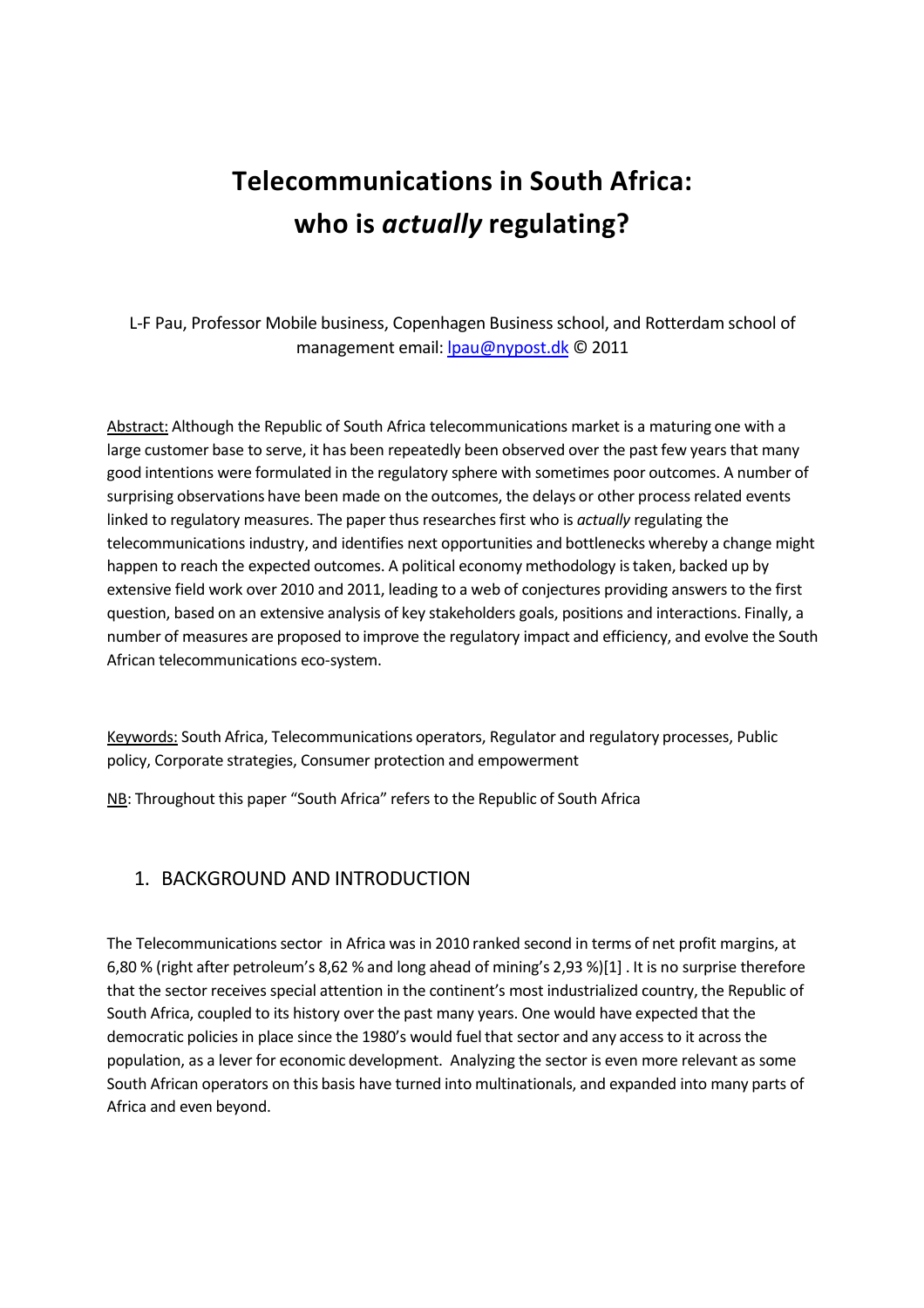The extensive academic literature on telecommunications in South Africa [2-14] has long focused on the experiments of bringing telephony to the population, especially the poorer segments, and on how South Africa could reshape best the corresponding legal and institutional framework assuming benefits would flow on a similar basis as in more developed countries. Motivation for this slightly idealistic literature was often rooted in the disciplines of technology diffusion, in "third world" economic development, and/or political economy.

A combination of legislative and regulatory change, together with industry focus, is said to have led to a new telecommunications paradygm in South Africa. But, as already pointed out in [15-17], there were many good intentions and poor outcomes, exemplified by the following observations over the past few years:

Observation 1: Large businesses have been first in line to experience that they got prioritized in terms of telecommunications services offers; but what about consumers and SME? Mostly fixed network incumbent Telkom still rules the roost with its grip on the local loop, while only large corporates may bypass Telkom in large business districts.

Observation 2: Internet Service Providers' association (ISPA) has often pointed out the" long history of erratic regulation, unclear policy direction and a distinct lack of clear leadership by government "[18].

Observation 3: Key industry people have pointed out that "Government has persistently failed to recognize the link between sorting out the regulator (ICASA) and the economic benefits that can flow from a better regulated telecoms environment" [19].

Observation 4: Whereas the major new sea-cables serving Southern Africa since 2009 have increased tremendously the international traffic capacity and performance while lowering that cost, almost no benefits have been passed onto quality of service, access, connection speeds and domestic tariffs for consumers and SME's.

Observation 5: By regulator postponing some actions, and industry playing delaying tactics, major issues stay in limbo for quite some time, to the point that national South African competiveness and productivity are affected; an example is regulator ICASA's decision to delay 2,6 and 3,5 GHz spectrum auctions, which were withdrawn in June 2010; a new radio frequency plan was however issued 30/7/2010, but with little impact on the auctions.

Observation 6: There is lack of stability in the institutional framework. Although the Minister of Communications has been changed since, in June 2010 the Cabinet approved an ICASA Amendment bill giving the Minister of Communications significant power over the regulator, effectively making ICASA an extension of the Department of Communications (DOC) instead of an efficient independent body; the CEO role was proposed replaced by a COO position. In terms of the Public finance management Act, ICASA as a constitutional body used to report directly to Parliament through its CEO, while the 2010 Bill stipulated reporting through the Minister and DOC, and that policies and directives were to be issued by Minister [20]. The mere fact of such tendencies existing at all is worrisome.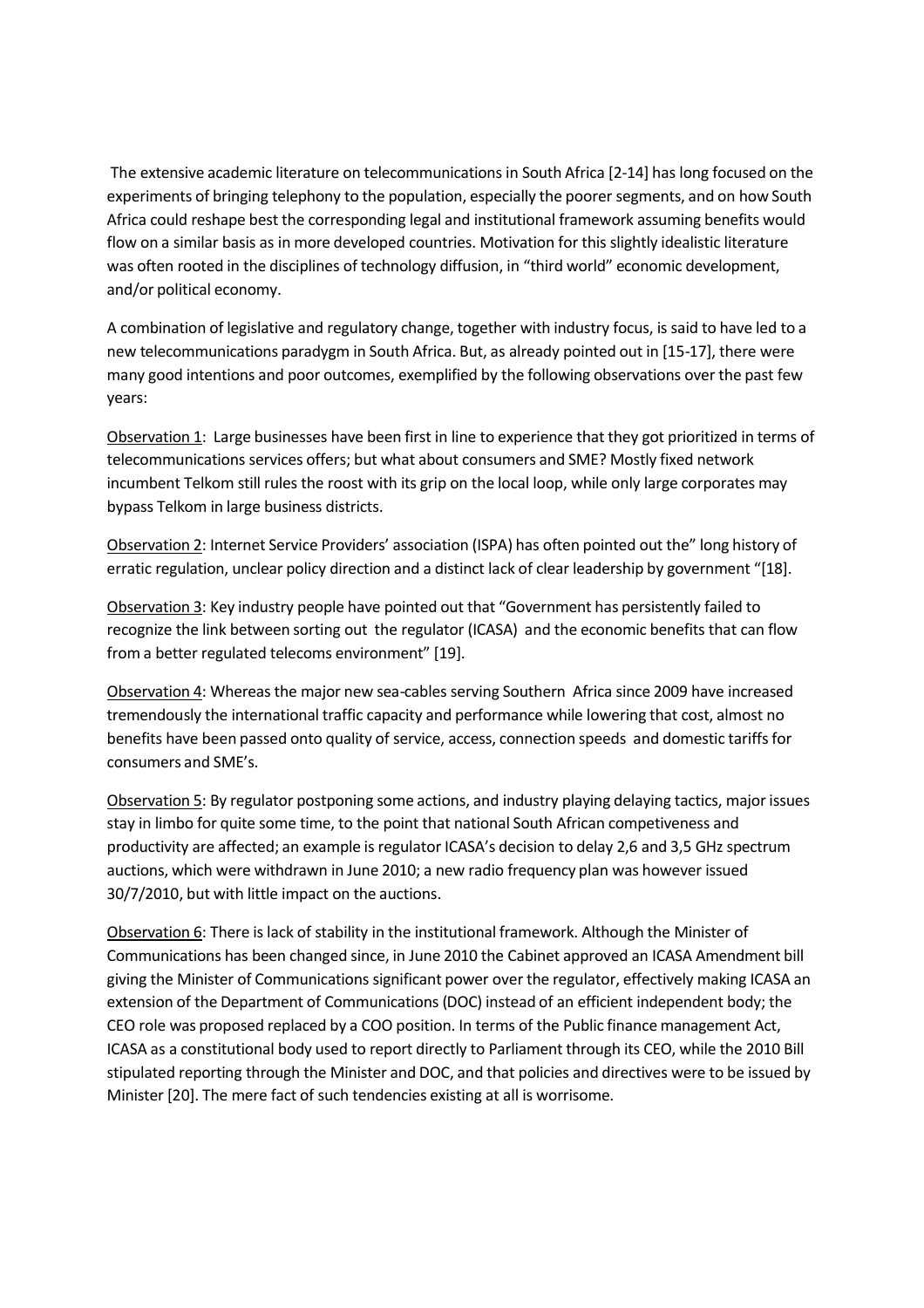This leads to the following research question: as the institutional framework and goals for regulation are apparently put in question, who is *actually* regulating the telecommunications industry in South Africa? The derived question is about which opportunities and bottlenecks exist, whereby a change might happen to strengthen the outcomes of telecommunications regulation.

The paper is organized as follows: Section 2 addresses the methodology, Section 3 the posture of each class of main stakeholders and their interactions, Section 4 the structural factors under which the regulatory initiatives and processes happen, before answering the main research question in Section 5 and proposing ways forward in Section 6.

## 2. METHODOLOGY

The approach taken is a qualitative one, based on extensive field work in the country in 20010 and 2011, backed up by accumulated operational experience there since the 1990's.

A relevant methodology had already been developed which could analyze well regulatory instabilities and inconsistencies and their linkage to different conflicting diffusion mechanisms, with India as a case [21].But it became soon clear that in South Africa that a more straightforward political science approach would be more relevant. The methodology adopted is therefore one of mapping out the real stakeholders and their strengths and weaknesses in view of an equilibrium meeting society goals.

## 3. STAKEHOLDER ANALYSIS

#### **3.1. Parlament**

Whereas in general Parlament is far from "IT & Communications savvy", over the past 3-4 years three public issues have come to its attention on a repeated basis :

-Issue No 1: affordable and dependable Internet access, to be treated as a basic need, and helping cut the digital divide;

-**Issue No 2**: spectrum frequencies need to be assigned to enhance coverage; there is still unused relevant spectrum (in 2-4 GHz as well as 5-8 GHz bands); the national average coverage is unrealistic compared to the much better one in most towns;

-Issue No 3: South Africa has strong operators, but too weak an ICT manufacturing, software and professional services sector to bring about new types of exports by the whole economy; Dept. Trade and Industry is finalizing an Information and communication Sector charter, but there are fears that like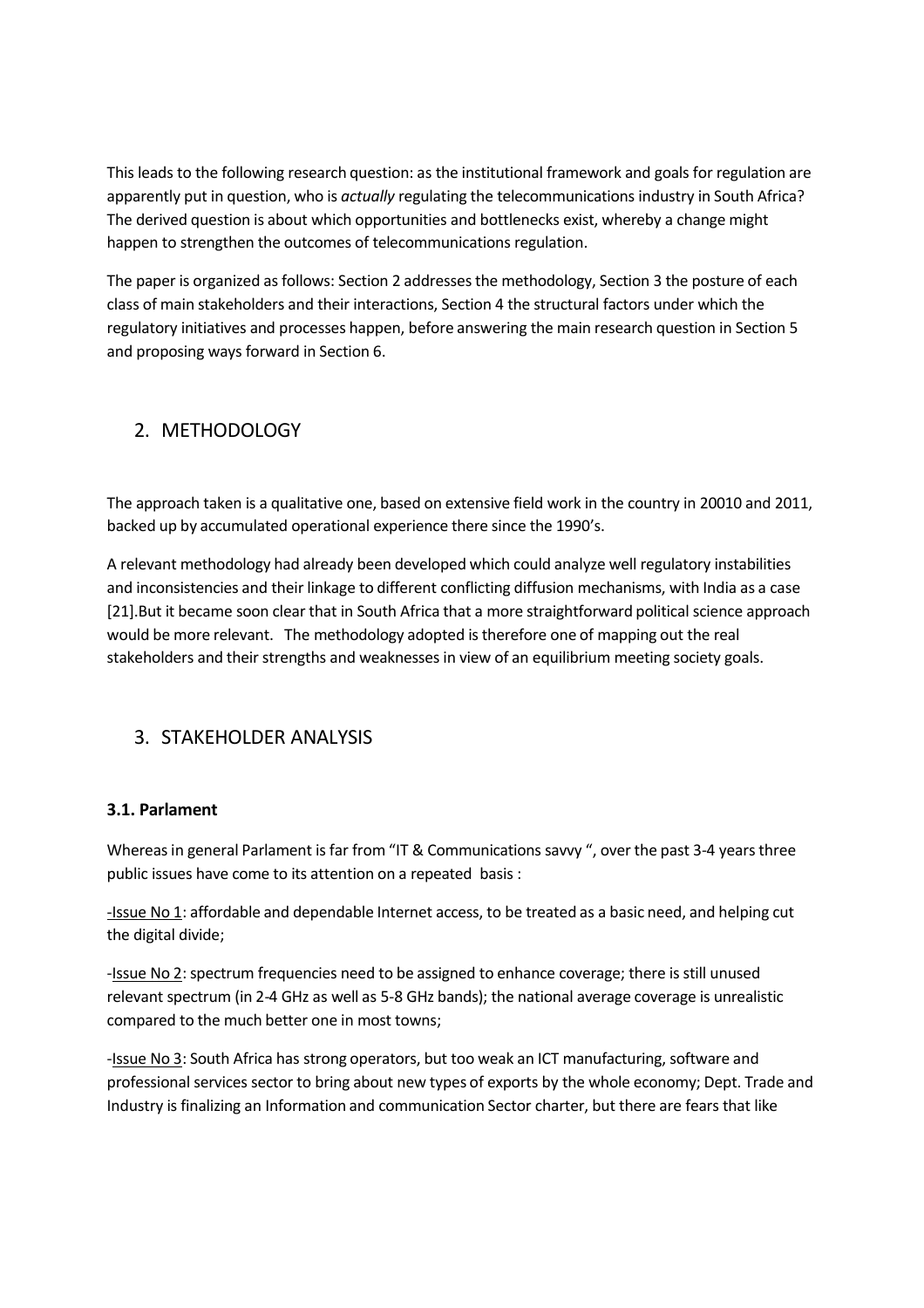earlier attempts this will fail in the presence of a deteriorating investment and foreign direct investment climate.

On Issue no 1, citizens have asked for cheaper bandwidth but also improved quality and faster speeds, revealing an untapped consumer demand. But the right of access to telecoms is not supported in law or the Constitution by a process which is enforceable, and operators lobby Parlament against such rights. Government stopped to be a player in reducing digital divide in telecoms after the privatizations; this lack of will since then marginalizes the poor .There is also risk attached to the sometimes populist promises of the ruling party , driven by 25 % unemployment (about 50 % in the 18-24 year age bracket), leading maybe to growing public deficits affecting the country rating; about 15 Million unemployed citizens receive allowances for a long time, without often having contributed to the social budgets, to which contribute mostly only 6 M citizens and companies.

On issue no 2, this is badly understood by Parlament who is not well briefed in the intricacies of spectrum plans, and who only sees in spectrum auctions relief for the State budget (in deficit); it is being simultaneously lobbied by opposing threats of substantial infrastructure investments by operators if they had to offer even coverage. Therefore, there is no, or slow spectrum reform policy, except what benefits higher margin users.

On issue no 3, there is little political will to disseminate widely eGovernment services as enablers of products and other services. Higher priority is given to other sectors rather than building a talent pool of ICT users. There is local content, although packaging and mediators lack. Broadcast is winning over computing and telecommunications equipment design and manufacturing, in terms of industrial measures, such as support for the domestic production of set-top boxes and DTV converters. This is because Parlament wants to be an active stakeholder for obvious reasons in South African Broadcasting Corp. (Board approved by President and Chair by Parliament); there is even a Moratorium on community TV stations. There is a general lack of R&D and innovation, due in part to insufficient funding, but also to the image amongst Parlament and financial decision makers that R&D is not profitable.

A new Consumer Protection act (Oct 2010, but entered into force only 31/3/2011 ) is very weak on services, with the National consumer commission and Consumer Tribunal operating by preference on smaller issues and product liability.

The Competition authority is not having any oversight over the telecoms sector as a result of the existence of a regulator (ICASA), and does not step in either for that reason.

As a result of the lack of decisiveness normally expected by the trio of the Consumer commission, of the Competition authority, and of the regulator (ICASA), when they should work together , price pressure on operators is absent or subdued, and oligopolistic behaviors do not get investigated easily.

Therefore, and only rarely, the regular courts are called to help, with then significant progress happening. In 2008 technology group Altech took the Dept. of Communications to court, resulting in the ruling that any licensed ISP in South Africa is allowed to build and run its own network. Work on improving broadband began in earnest only once companies began working to create networks that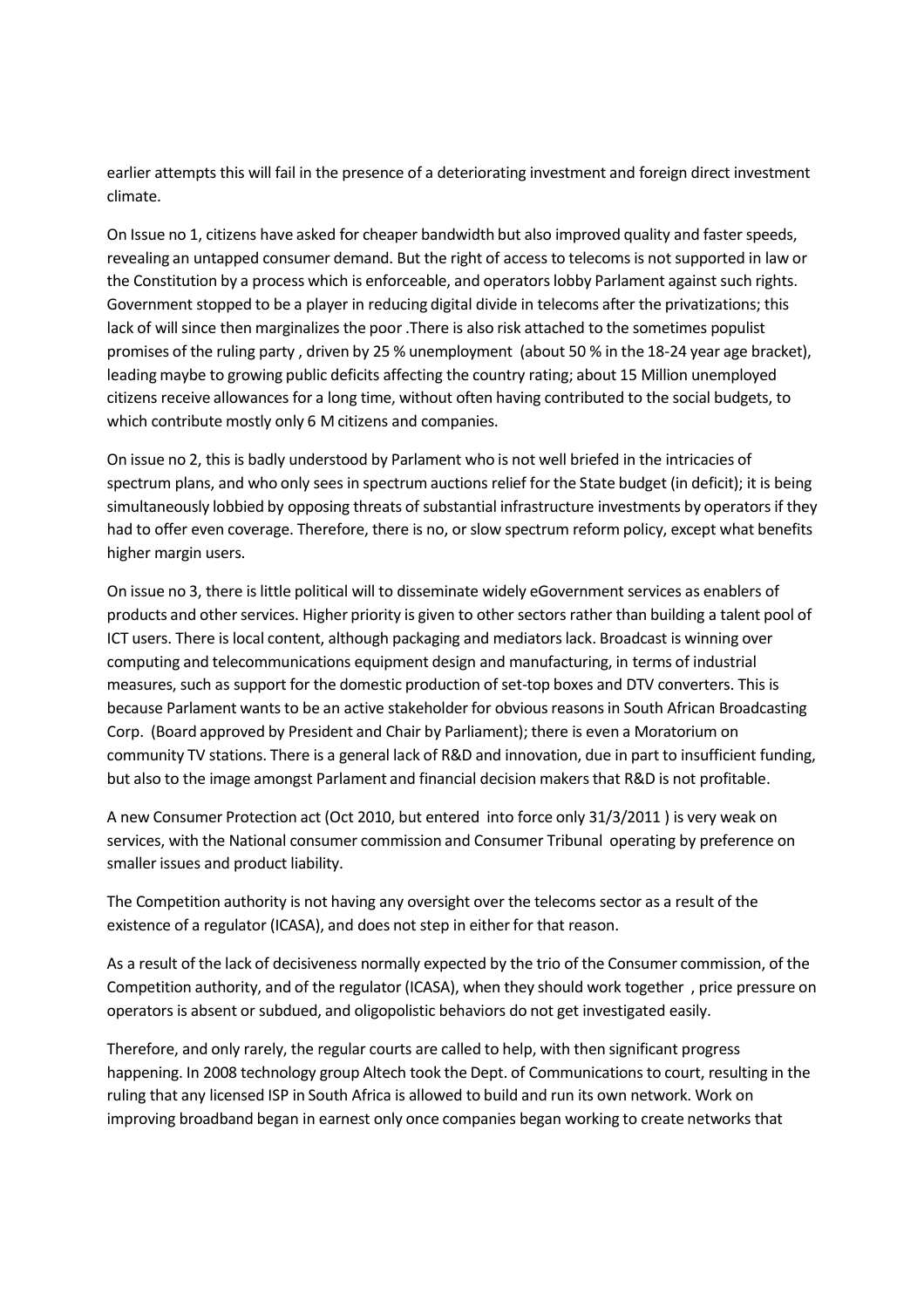allowed them to function without , and compete against, the incumbent Telkom .That sparked a frenzy of activity incl. sea-cable projects like the West African Cable system (WACS) and the EASSy Easter Africa Submarine cable system , in addition to SEACOM (see Figure 1) . International bandwidth pricing has gone down ever since Seacom and ESSAy, but not to the benefit of South African users! It is currently cheaper for local ISP's to buy 1 GB of international bandwidth from outside South Africa than on its domestic networks.

#### **3.2. Ministry of Communications and Dept. of Communications**

Due to the fragmentation of ministerial posts, and thus of ministries, there is a lack of a holistic vision and framework for telecoms and media , the later still seen mostly as a "minds shaping tool" ; there is slow development of Digital Television (DVB-T2 standard) , Mobile TV and DTH such as MultiChoice South Africa.

The Dept. of Communications is not an active shareholder in Telkom, the incumbent, or aiming at fulfilling a new vision for it, or in view of disengagement. It is not clear where the Dept. of Communications stands on the local loop unbundling, today almost monopolized by Telkom.

Process-wise, legislation drafted by the Dept. of Communications to enable Parliament's decisions, is often unclear, rooted in past technologies and capabilities (such as wireline), and lacks not vision but adequateness and realism in the South African context.

There is no independent in-depth statistics resource to monitor the telecoms sector.

Biter fights happen between the Communications Minister, Dept. of Communications and Regulator (ICASA). In 2010, DOC Director General got fired by the Communications Minister, a decision "explained" by the "lack of clarity on DOC statutory responsibilities and instability, and /or by Ministerial involvement in DOC procurement process ".

### **3.3 Banks, finance and investment funds**

South Africa has many very large and profitable banks, finance houses, and pension funds which in effect are, alongside Government and public investment funds, the largest owners of most telecommunications companies, which they consider as growth oriented high yield investments, and also as customers for high margin loans domestically and abroad. There are exceptions such as majority foreign owned Vodacom, Cell-C and Neotel (owned by Tata). See Figure 1 for details.

The influence of banks on mobile operators is so strong that South African operators are far behind even Kenyan operators in mobile banking, as the banks actually fear that operators' more modern infrastructure would turn them obsolete in capturing consumer deposits and payments. Some joint ventures exist and will appear (e.g. Vodacom and Nedbank collaboration), but they are structured in such a way to have appeal not to the African masses but to high net worth individuals. Nevertheless,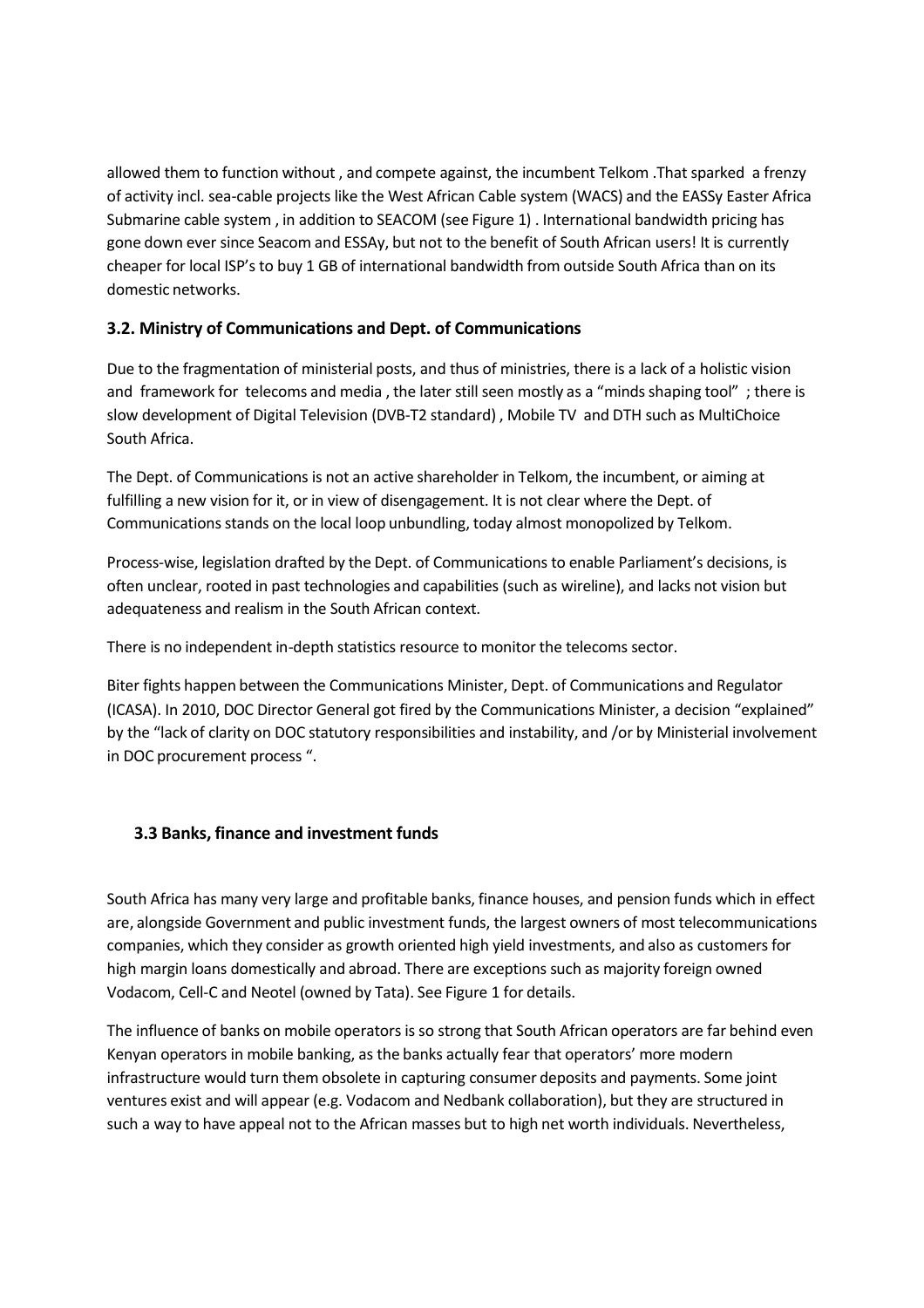Reserve Bank's clearance of e-Currency got supported by money held in a trust account until it is spent, and is applicable to mobile payments.

The analysis of Board positions held confirm the above, with joint positions held for example at MTN / Standard Bank, Investec/ VOX Telecom , Investec/ Blue Label Telecoms, Helios / Helios Towers Africa, Safika Holdings / several , and many more.

| Rank in        | Operator            | 2010 Turnover in | 2010        | Market  |                                                  |
|----------------|---------------------|------------------|-------------|---------|--------------------------------------------------|
| Africa         |                     | <b>BUSD</b>      | Profit      | cap end |                                                  |
| <b>Top 500</b> |                     |                  | in          | 2010    |                                                  |
| companies      |                     |                  | <b>MUSD</b> | (BUSD)  |                                                  |
| 5              | <b>MTN</b>          | 15,09            | 2313        | 32,6    | Owned 17 % by Government                         |
|                | Group               |                  |             |         | employee pension fund, 31 % by                   |
|                |                     |                  |             |         | nominees of Nedcor Bank, 31 % by                 |
|                |                     |                  |             |         | nominees of Standard Bank, 14 % by               |
|                |                     |                  |             |         | nominees of First National; 129 M                |
|                |                     |                  |             |         | subs. in June 2010 in 21 countries,              |
|                |                     |                  |             |         | with Nigeria the largest with 35                 |
|                |                     |                  |             |         | Msubs.; failed merger with Bharti                |
| 9              | Vodacom             | 7,89             | 566         | 15,2    | 65% owned by Vodafone, 13,9 % by                 |
|                | Group               |                  |             |         | South African govt., 5,2 % by Public             |
|                |                     |                  |             |         | PIC; 7300 employees; operations in               |
|                |                     |                  |             |         | 5 African countries with 40 M subs.              |
| 12             | Vodacom             | 6,80             | N/A         |         | 100 % owned by Vodacom group;                    |
|                | South               |                  |             |         | still relies largely on Telkom's                 |
|                | Africa              |                  |             |         | transport networks; move towards                 |
|                |                     |                  |             |         | costs savings                                    |
| 17             | Telkom              | 5,16             | 508         | 2,46    | Owned 39,8 % by Government,                      |
|                |                     |                  |             |         | 10,9% by Public PIC and more than                |
|                |                     |                  |             |         | 6 local asset managers have 2% or                |
|                |                     |                  |             |         | more; 22800 employees; sold its                  |
|                |                     |                  |             |         | share in Vodacom in 2008, and its                |
|                |                     |                  |             |         | Nigerian mobile operations with 27               |
|                |                     |                  |             |         | Msubs later at a big loss; 715 k                 |
|                |                     |                  |             |         | calling plan subs.; 647 k ADSL subs.;            |
|                |                     |                  |             |         | 511 k Internet subs.; fixed line                 |
|                |                     |                  |             |         | penetration rate of 8,7 %; 1,86 M                |
|                |                     |                  |             |         | CDMA mobile subs; trials of fixed                |
|                |                     |                  |             |         | wireless                                         |
| 25             | <b>MTN</b><br>South | 4,47             | N/A         | N/A     | 100% owned by MTN Group; about<br>4200 employees |
|                |                     |                  |             |         |                                                  |
| N/A            | Africa<br>CellC     | 1,41             | 193         | N/A     | 60 % owned by Saudi Oger, 25 % by                |
|                |                     |                  |             |         | CellSaf (Ubambo Hldgs and other                  |
|                |                     |                  |             |         |                                                  |
|                |                     |                  |             |         | South African black empowerment                  |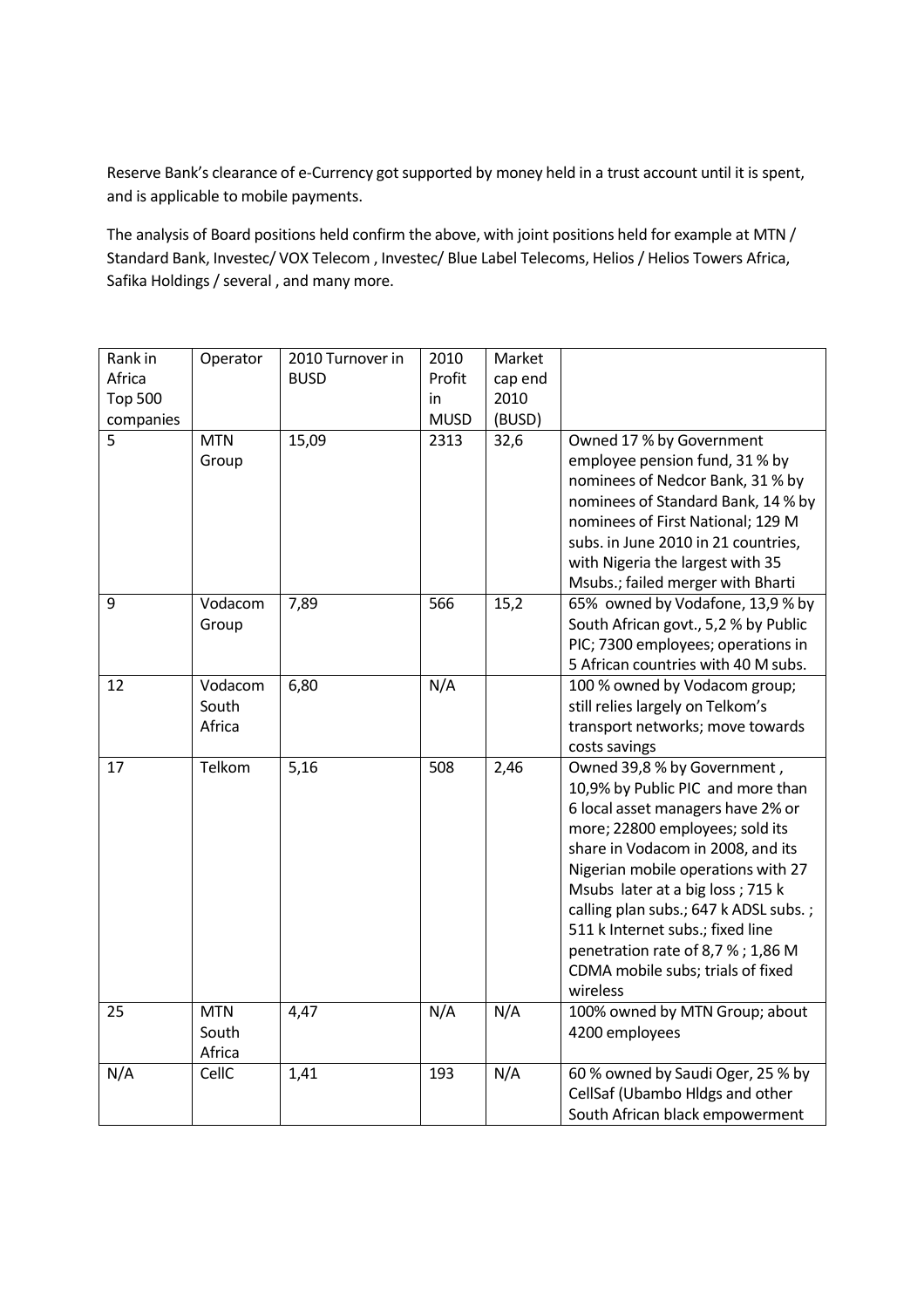|     |                                    |                                                   |          |       | groups); 8,2 M subs.; rolls out HSPA+<br>at 900 MHz as well as fiber                                                                                                                                                                                                                                                                                       |
|-----|------------------------------------|---------------------------------------------------|----------|-------|------------------------------------------------------------------------------------------------------------------------------------------------------------------------------------------------------------------------------------------------------------------------------------------------------------------------------------------------------------|
| N/A | 8ta                                | <b>11,2 MUSD</b>                                  | $(-152)$ | N/A   | 100 % owned by Telkom; launched<br>in Oct 2010 by mother Telkom; 0,5<br>M subs. in June 2011; roaming via<br><b>MTN</b>                                                                                                                                                                                                                                    |
| N/A | Bluetel<br>(Blue label<br>telecom) | 2,36                                              | 52,5     | 0,572 | Distributor of prepaid secure<br>electronic tokens of value, mobile<br>content and transactional services<br>within emerging and developing<br>economies. Its core business is the<br>virtual distribution of secure<br>electronic tokens of value<br>(predominantly prepaid airtime at<br>present) and transactional services;<br>12 % owned by Microsoft |
| N/A | Altech<br>(Altron<br>group)        | 1,27 (about 2/3 in<br>communications<br>services) | 129      | 1,0   | Pagers, GSM, fleet solutions,<br>Converged services, Multi-media<br>electronics, Set-top boxes, , and IT<br>technology                                                                                                                                                                                                                                     |

Table 1 :2010 Top South African telecom companies (legal entities) ; note that some are listed with holding company operations across Africa, and next with South African operations only ; for further details see [http://www.africantelecomsnews.com/resources/AfricaOpp\\_South\\_Africa.shtml](http://www.africantelecomsnews.com/resources/AfricaOpp_South_Africa.shtml) ; currency assumption ZAR/ USD : 7,2265

### **3.4. Telkom**

Telkom is the large incumbent operator, with a background in fixed telephony, and a key asset is its ownership of most communications backbone (including stakes in land+ sub-sea cables and satellite links) up to and including the "last mile" local loop (see Table 1 and Figure 1). Telkom also invested early and profitably in some of its current largest domestic competitors, while losing out badly at most foreign operations. As Telkom is faced with the decay of narrowband telephony, and stagnation of ADSL subscribers due to high rates, it tries to get the most out of other operators from interconnection revenues, leasing transmission links and services. It also chose the wrong mobile technology, having thus to relaunch mobile services with a different technology under another brand and aiming at low ARPU prepaid clients. Telkom is still pushing dying technologies such as PBX rentals to SME's.

Telkom is obviously integral to the functioning of the South African economy and this is reflected in a large traditional public ownership: Government (39 %), Public Investment Corp (10,9 %), Telkom Treasury stock (2,0 %) besides a free float of 47,3 % mostly with asset managers and banks (only 2,5 % held by 82 000 retail shareholders).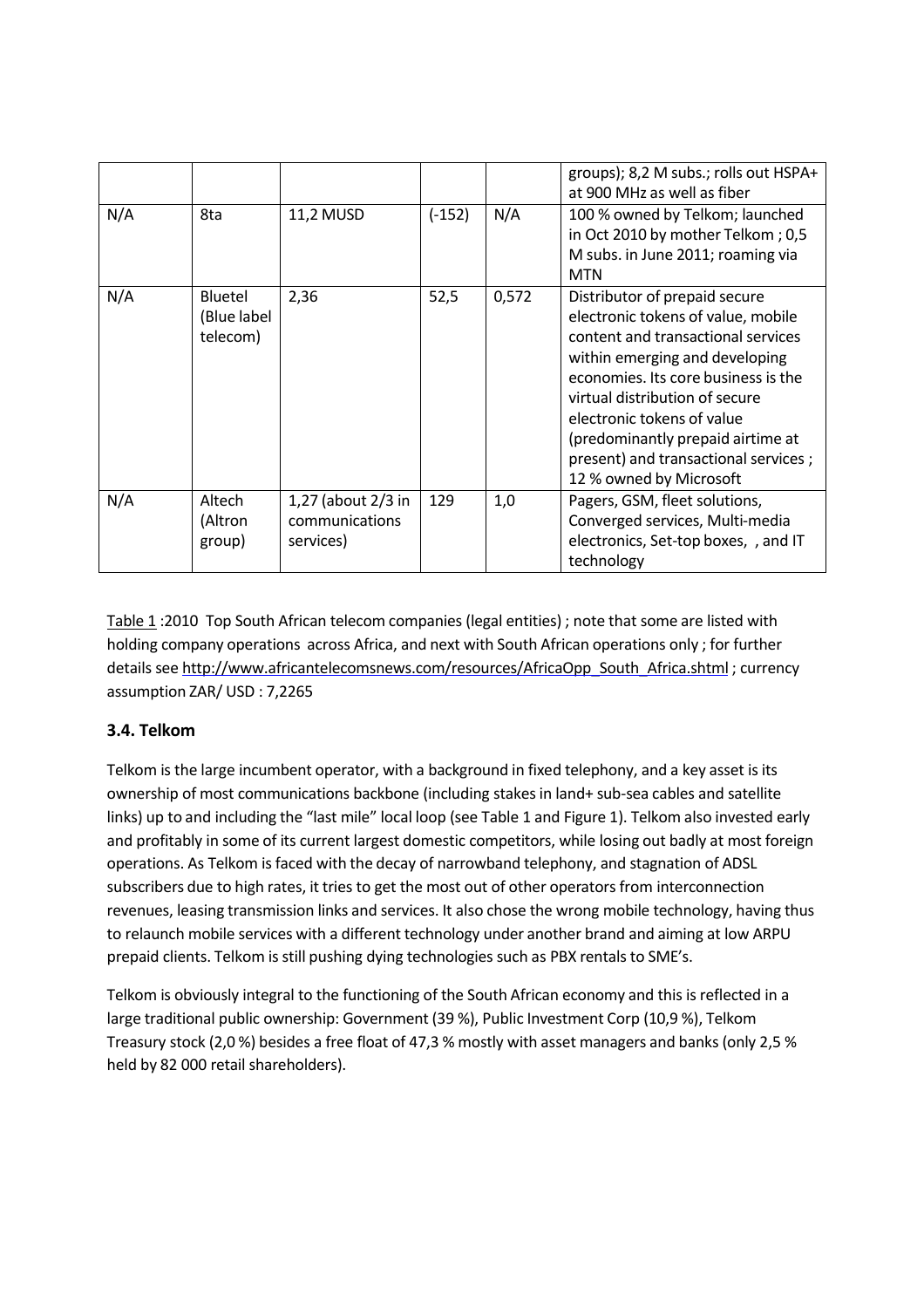The above historical, technical and financial characteristics make up for a very strong Telkom in any policy and regulatory matter. Several times did various parties try to sue Telkom in front of the Competition commission, to see their cases ultimately dismissed.

The local loop dependence on Telkom is an Achilles' heel for consumers, and unbundling should have a massive impact [22] .ICASA has only started 22/6/2011 to address local loop unbundling with a "discussion paper".

#### **3.5. Other operators**

Most other public operators offer mostly wireless or ISP Internet access (see Table 1). Whether fixed or mobile, broadband coverage is bad, good only in towns.

Almost all mobile subscribers are prepaid subscribers with sometimes several SIM cards, as interconnect and roaming fees are very high; mobile churn is also very high: 45 %, which by a statistical effect explain the high nominal mobile penetration rate above 100%. All mobile operators, and each of them in separate ways, have achieved high growth, high profitability (often EBITDA margins > 45 %) and sometimes international expansions, capitalizing on high tariffs. By and large, prices in real terms are as in 2001 despite competition.

Until recently, all ISP's were highly dependent on Telkom's backbone, and sometimes transit fees to seacable and other international links. South Africa is rather unique in that it consumes most information in English via content servers in US and Europe, so online content is mostly foreign. Fiber networks start to be deployed reducing local transit costs, mostly between Johannesburg and Cape Town (Neotel, FibreCo) in direct competition with Broadband Infraco and Telkom. Quality and speed are neglected, as ISP's seek between themselves lowest cost common denominators while failing to educate unsuspecting consumers as to additional side-effects inherent in low prices: slower speeds and diminished quality of experience. On the other hand, enterprises will want to choose ISPs for the long haul and the ISP's claim this does not happen due to unstable regulations.

|                                                             | CellC     | Vodacom | <b>MTN</b> | 8ta    |
|-------------------------------------------------------------|-----------|---------|------------|--------|
| Pre-paid rates                                              | Easy Chat | 4U      |            |        |
| Tariff rates/second<br>during peak hours<br>$(07:00-20:00)$ |           |         |            |        |
| Own Net                                                     | R 2.85    | R 2.85  | R 2.89     | R 2.75 |
| <b>Other Net</b>                                            | R 2.85    | R 2.99  | R 2.89     | R 2.75 |
| Fixed                                                       | R 2.85    | R 2.85  | R 2.89     | R 0.65 |
| <b>MMS</b>                                                  | R 0.90    | R 0.80  |            | R 0.50 |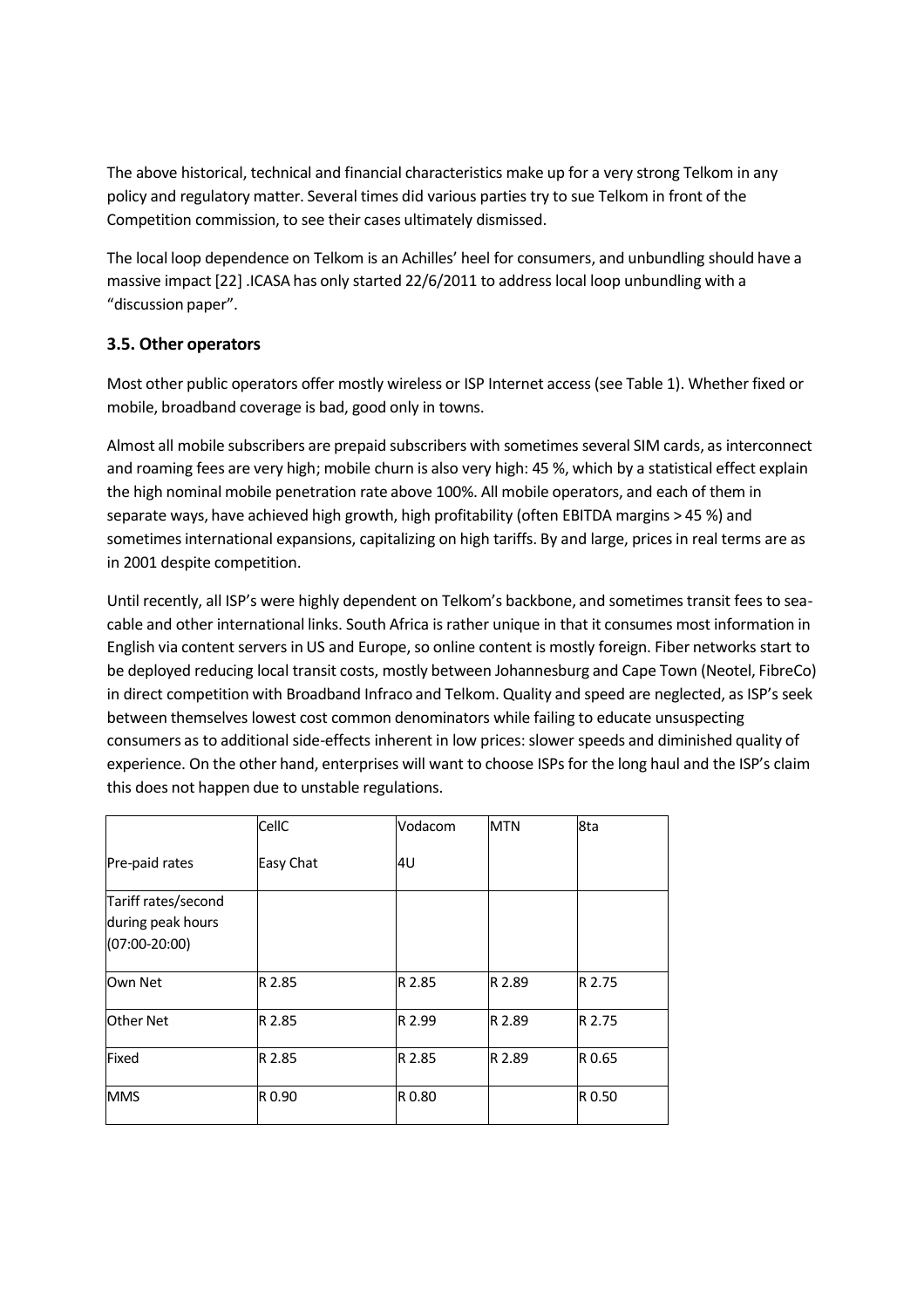| <b>SMS</b>                   | R 0.80 | R 0.80 | R 0.75 | R 0.50 |
|------------------------------|--------|--------|--------|--------|
|                              |        |        |        |        |
| <b>Off-Peak tariff rates</b> |        |        |        |        |
| $(20:00-07:00)$              |        |        |        |        |
| Own Net                      | R 1.30 | R 1.12 | R 1.19 | R 1.12 |
| <b>Other Net</b>             | R 1.30 | R 1.30 | R 1.19 | R 1.12 |
| Fixed                        | R 1.30 | R 1.12 | R 1.19 | R 0.65 |
| <b>MMS</b>                   | R 0.90 | R 0.80 |        | R 0.50 |
| <b>SMS</b>                   | R 0.34 | R 0.80 | R 0.35 | R 0.50 |

Table 2: Mobile service providers per second prepaid tariffs in South Africa (Cellc, 2011), (MTN, 2011), (Vodacom, 2011), (8ta, 2011); assumption ZAR/ USD: 7,2265

In general mobile tariffs are high (see Table 2). For SMEs and homes there are various mobile broadband options including 3G (Vodacom, MTN, CellC) along with capped ADSL from Telkom (nominal 10 Mbps, but much less effective speed); WiMax may exist locally in some remote areas. Theoretically some HSPDA+ connections exist (first was CellC at 21,6 Mbps) but effective bandwidth is at best close to 5 Mbps. Whereas tourism is in excess of 10 M visitors, 75 % from Africa, mobile voice roaming fees are very high. And mobile Internet roaming is extremely expensive even in case of travel in Africa.

Internet access prices are still ridiculously expensive for citizens and SME's, as operators brought down prices mostly for large corporates. Current ADSL speeds are 384 kbps, 512 kbps, 4 Mbps, 10 Mbps but the latter speed only in certain areas with upgraded Telkom DSLAMs and transmission. An uncapped 4Mbps ADSL line (if available) costs about 1000 ZAR once line rental and ISP costs are factored in (exchange rate ZAR/ USD: 7,2265). ISP MWeb launched uncapped ADSL connectivity in 2010, with some restrictions, and competition exists now in that segment (Vodacom, OpenWeb, @lantic, Gamco, Afrihost, Axxess, DigiChill, and WebAfrica); unfortunately they are all beholden to Telkom for actual lines; only MTN Business is reported to have doubled its own capacity in 2009 in metro areas [23]. MWeb's Business package (data only) offers 10 Mbps for 5000 ZARs/month (Feb 2011) (compared to consumer rate of 2000 R/month without QoS). Internet access price cuts are reported often to be at a cost to the consumer [24].

Tier two Telco's and VNO's could grow in the enterprise segment (e.g Neotel, Nashua Mobile, Du Pont Telecoms) but rules and complexities make it very difficult for companies to outsource all their traffic needs to such operators , preventing the companies to ride the savings achieved by the operators e. g. from regulated interconnect rates.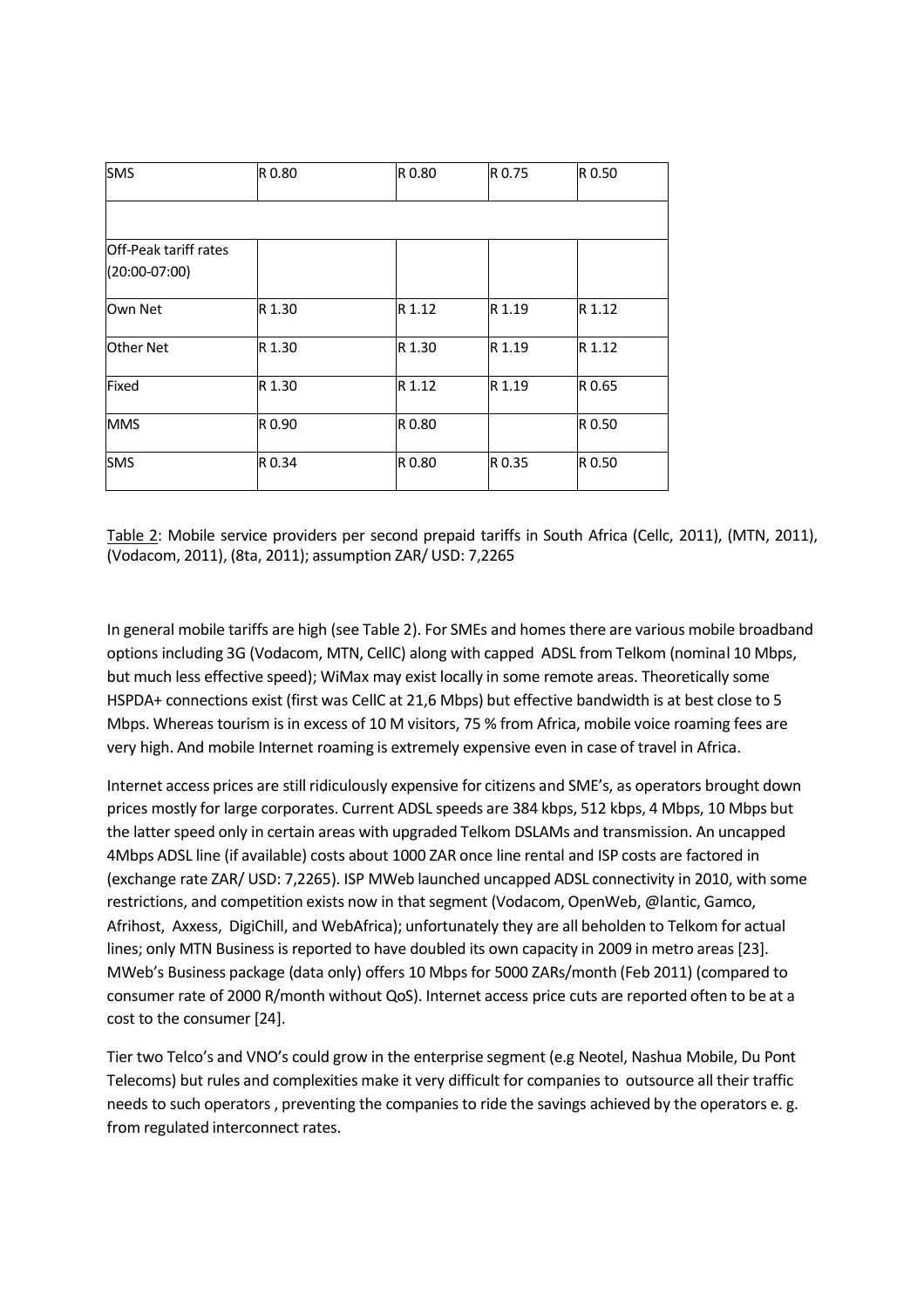Stories abound on sometimes appalling quality of service; besides coverage and speed problems, installation can take very long, billing mistakes are frequent. Consumers and SME's are afraid of bringing operators and esp. Telkom to courts for fear of denial of access or delays in connections being set up.

Operators' incl. Telkom are often unprepared for partnerships. While telecom companies are indeed focused on providing a more personalized and compelling customer experience, the processes and systems they have in place leave them sometimes unable to achieve that goal , as they cannot provide the full range of billing options to capitalize on partnerships with content owners.

Operators' lobbying is very selfish, and they rarely act jointly .Even more rare are joint actions by large operators and smaller ISP's. But both apply with ease delaying tactics when regulator makes a move.

Social entrepreneurship is strong at the three largest mobile operators and Telkom; some have established not-for-profit foundations which receive 2,5 % of the profits. There is no reason to believe this will change even when gross profits fall. They sometimes embark on social innovation, e.g. the Vodacom Webbox, an Internet device that connects to users TV's, coming with a SIM card and a modem and developed for emerging markets.

#### **3.6 Regulator (ICASA)**

The Independent Communications Authority of South Africa (ICASA) was established as part of the new Constitution of South Africa, and should have in principle the independence, the means, the skills and efficient processes to carry out its mission .It may not always be so for political and/or structural reasons.

As reported in Section 1, the independence is being put to trial both by government interference and attempted control, and by private sector (often operators) luring staff away at high rates after 2-3 years only. The Black economic empowerment scheme is favorable to this community's recruitment to ICASA, but also to its faster exit.

Regarding means, key posts, incl. counselors, stay unfilled for long times. There is information asymmetry vs. operators: ICASA engineering division has less than 5 engineers/technicians, and few economists, and relies too much on external consultants. Even, a very strange consultation has started about how ICASA should establish its own revenues.

Regarding skills, the salaries do not attract the best, and anyway South Africa has a huge deficit in ICT training and literacy (see Section 4) compounding the difficulty. Training for regulators exists at West Africa Telecommunications Regulatory Assembly (WATRA), Communications regulators association of Southern Africa (CRASA), Southern Africa Telecommunications association (SATA), Commonwealth Telecommunications organization (CRASA), World Bank, & ITU Meeting of African Regulators. Often ICASA staff spends much time visiting such bodies or other foreign regulators to learn best practices; this does not always support independent thinking as there is a tendency to mimic what has been done elsewhere with a delay. What are needed are regulatory skills not headcount at regulator.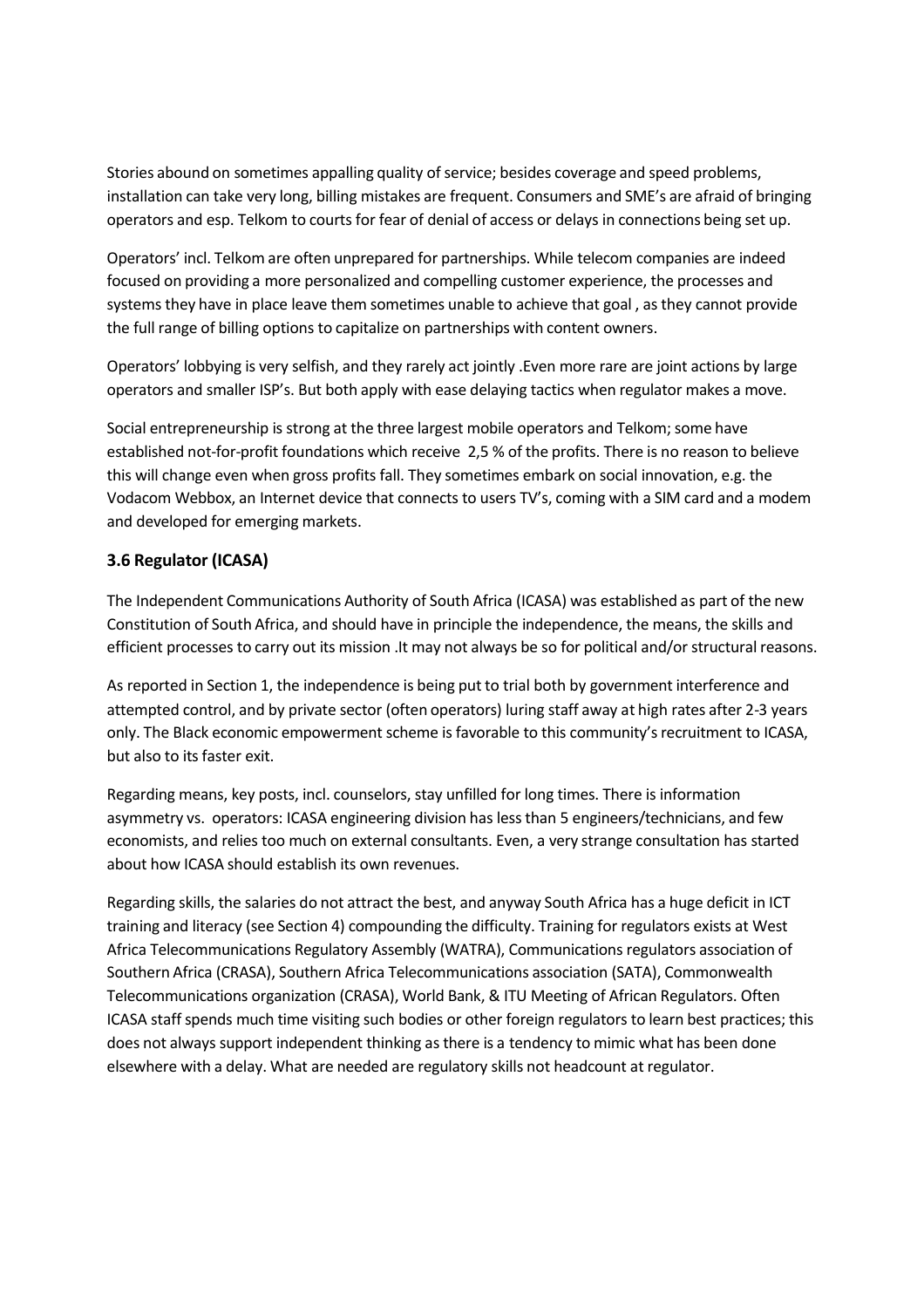Regarding efficient processes, South African stakeholders often claim, for their own reasons that regulatory efficiency is not in focus [25]. Telecoms industry is often taking advantage, with delaying tactics, of regulators inconsistency.

ICASA gets some things done, but, as expected receives criticism with as specific examples:

- Slow and fuzzy regulation with resulting uncertainties, e.g around unbundling effect of the local loop (Nov 2010 determination), infrastructure sharing, etc.
- Lack of tangible competent efforts to enforce correct usage of spectrum and broadband
- Value and use of the universal services fund
- Too high profit margins of operators on investments (ROI)
- Dilution of ad revenues due to new TV channels

Praise is received on:

- International transit costs are going down gradually with WACS, Seacom
- Allowing CellC in Nov. 2010 to sell 1400 base stations to American Tower Corp (USA) for 430 MUSD, and other similar moves

#### **3.7. Citizens, SME's**

Citizen's and SME's operate within a macroeconomic context in which they take their decisions regarding needs for, and affordability of, telecommunications services, and formulate their decisions. There are serious questions in this context whether demand is consumer led (or only led by small groups), and whether consumer protection can be applied to such an inequality exposed population.

The 2010 GDP/inhabitant on a Purchasing power parity basis was approx. 10700 USD , which ranks its 102nd worldwide ([www.indexmundi.com/south\\_africa](www.indexmundi.com/south_africa) ) , and unadjusted real GDP at market prices increased 3,6 % year-on-year as of Q1-2011 [\(www.statssa.gov.za\)](www.statssa.gov.za) .The official report on Poverty in South Africa by the Treasury [26] does not include basic telecommunications inside basic needs. The Gini coefficient is a widely used summary measure of income inequality which ranges from 0 (perfect equality in the distribution of income) to 1 (perfect inequality in the distribution of income); for 2005 its value for South Africa was 0,72 [27], meaning inequality is very dominant. This analysis also indicates that 47.1% of South Africa's population consumed less than the "lower-bound" poverty line proposed by Statistics South Africa in 2007 – which means 47.1% of the population did not have ZAR 322, or about 44,5 USD per month (in 2000 prices) for essential food and non-food items. No surprise then that telecommunications customers mostly belong to, and are dominated by the more affluent minority, and that the use by the majority is volatile, reduced and strongly subject to pricing. Vodacom's 2009 mobile ARPU average in South Africa was ZAR 135 / month, and MTN's in 2010 was ZAR 154 in average (2009 prepaid: ZAR 92 and post-paid : ZAR 397). At the same time, ARPU for low cost Telkom subsidiary 8.ta rose from ZAR22 to ZAR46 in May 2011, clearly showing a different customer segmentation.

These data also largely explain why consumer associations are sofar so weak, or only represent a smaller subset of the users, with little influence on regulator, so that only Parlament is left to set the speed at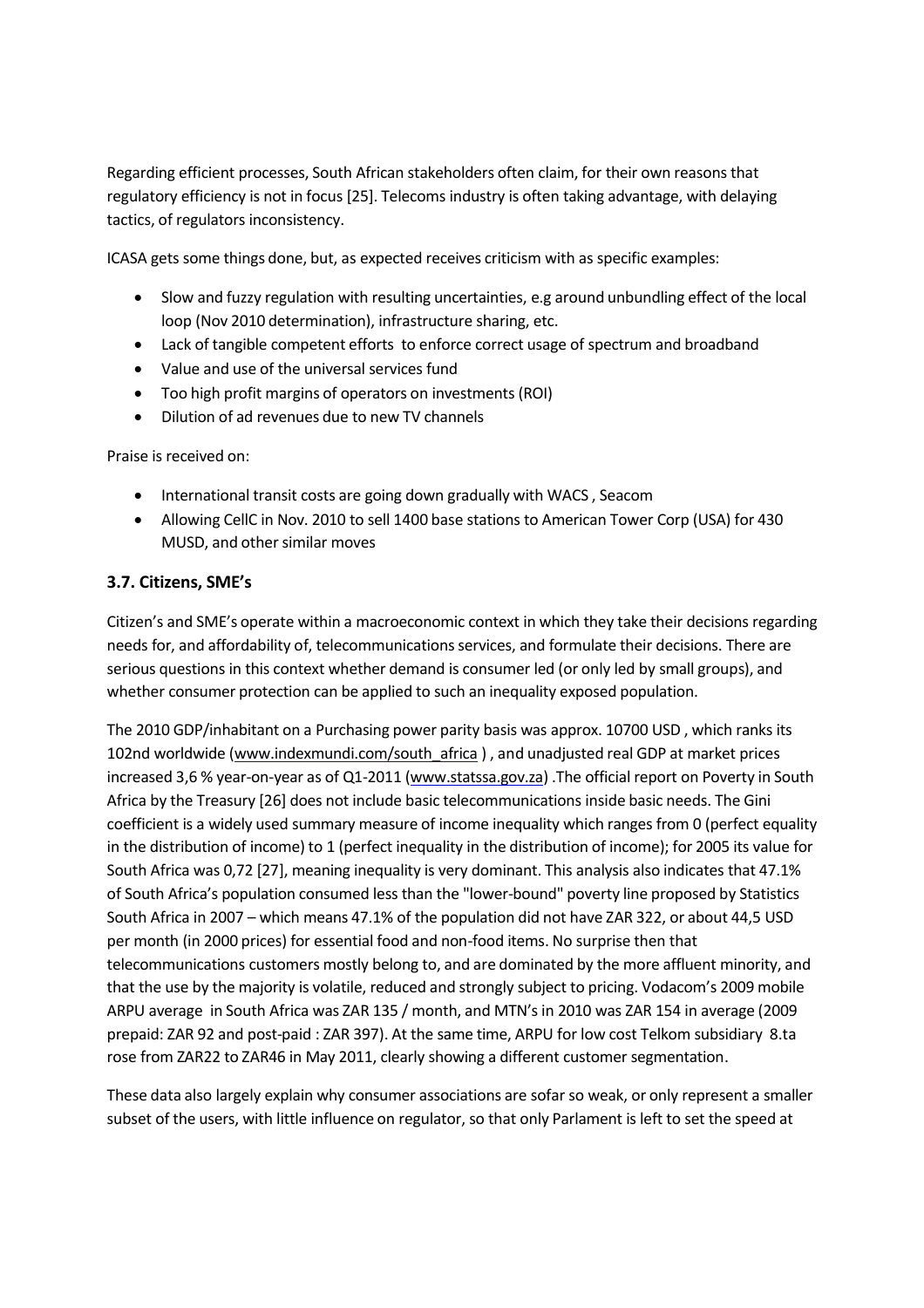which digital tariffs and service characteristics for the wider population are set, and the digital divide is reduced [28].

The number of SMEs is estimated to be between 1 and 3 million in South Africa. Excluding microbusinesses, this number turns to a range of 250 000 to 650 000 enterprises, which represents a contribution to GDP of some 50 per cent; SME's contribution to employment is about 60 %, according to the Ntsika Enterprise Promotion agency; large enterprises only number 6000 in number, or 0,7 % of the total [29] .Furthermore, of the 6000 large enterprises, agriculture and manufacturing together represented about half, and finance & business services about 10 %. No surprise then that SME's cannot voice their needs better than citizens to the regulator, and that operators concentrate their deployment on those 6000 enterprises, whose market they share in close oligopoly. As an example, SME/ Medium sized industry groupings like the Wireless application service provider's association WASPA, have mostly honorary duties or serve as an SME marketplace.

## 4. STRUCTURAL ASPECTS

The regulatory processes take place subject to structural constraints and opportunities, linked to human capital, macroeconomics and governance. This affects the quality and efficiency of the regulatory work.

Regarding necessary human capital, there are 35 000 unfilled posts at national government level, and 88 000 at provincial/municipal level [30] .There is under NGP ("New growth plan") a focus on sector education , with hopes for 30 000 more engineers by 2014 .The "Knowledge economy" which includes telecommunications is hoped to produce 100 000 jobs over 10 years , but one key problem is that ITC is not rated high in esteem and prospects compared to banking, tourism, sales; this is partly due to the very low ITC competence of opinion leaders, top managements, company Boards, and even academic leaders. As telecommunications operators are affluent, upcoming managers do not see the need to strengthen their competence in the field, but rather in finance and general management which offer faster career tracks [31]. There is very low intake of students and graduates into ITC [32]; total 2008 enrollment in ICT at Universities in South Africa was 14 742 students or 3% (out of 482 139) ; of this 32 % were females and 67 % males ; the total 2008 ICT graduation rate was only 16 % ,meaning it was hard to get a diploma in ICT. The lack of domestic high tech- high visibility companies does not provide motivations for some sectors of the national economy to turn digital (agriculture, most of manufacturing, public services). Large bureaucracy is affecting also public works which telecommunications operators sometimes depend upon for deployment and installation.

Regarding macroeconomics, to the risks identified by Moody's, belong the high rated currency (current exchange rate ZAR/ USD : 7,2265), frequent strikes, missing infrastructure, lack of electrical capacity (doubling of capacity planned by Eskom for 2026), and sometimes too high salary levels as well as salary raises, with resulting inflation; in 2011 Telkom employee unions have requested 12 % pay rise. This reduces the global competiveness and FDI [33]; nevertheless some foreign investors value the high interest rates they can earn on financial investments. The Black economic empowerment (BEE) scheme (with several ladders) gives "reward points" to companies with black ownership; multinationals use it, focusing on development and mentoring.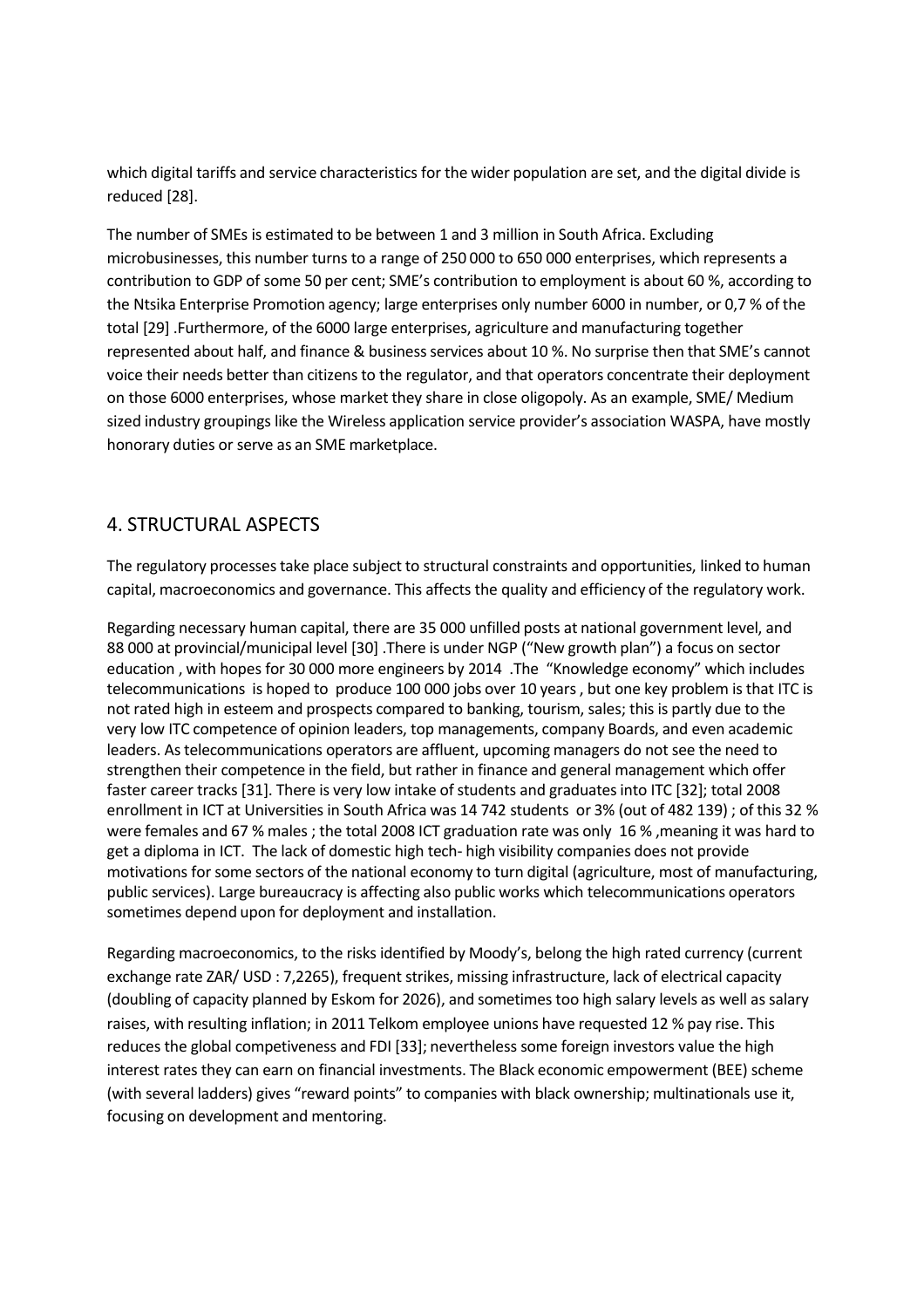Regarding governance and associated aspects [33], the private operators have not put in place enough practices around shareholder values, so that key issues sometimes are not even voiced by others than Board members. Regarding IT governance, the heavily marketed "King 3" framework is only a code of practice generating consulting projects but not a truly legally executable and enforceable tool, and it has no regulatory linkages.

## 5. WHO IS ACTUALLY REGULATING SOUTH AFRICAN TELECOMMUNICATIONS?

The above analysis maps out the positions of strength and the interdependence of some of the key stakeholders, and the quasi-absence from regulatory processes by citizens and SME's, while corporate issues dominate driven by large firms (including operators). Four linked conjectures can be elaborated based on this analysis:

Conjecture 1: Banks, financial institutions and foreign investors (when applicable), as well as Government as a shareholder, due to their weight and requirements for sustained investment profits, drive in effect the speed at which regulatory reforms are put in motion so that their Net ROI does not get affected;

Conjecture 2: Government via its influence in and on Telkom, and via its lack of vision in the ICT area, selects mostly those regulatory reforms which delay Telkom's technology migrations and business repositioning, which would be costly in public investments and loss of employment;

Conjecture 3: Private operators in turn delay whatever regulatory reforms passing the above two processes, to keep on reaping the high margins in the structurally limited domestic South African market, to reinvest them elsewhere in high growth African markets, to sustain the financial goals driven by Conjecture 1;

Conjecture 4: The digital divide and affordable communications are in effect not seen as a top priority by Parlament, thus the quality, intensity and speed of the regulatory processes and the corresponding structural changes are not a priority, which affects Conjecture 2.

## 6. SOME WAYS FORWARD

In view of the web of conjectures possibly explaining the initiatives and conduct of telecommunications regulatory changes, a change in this web can only be found in external influencing factors or strengthened visions. Obviously their uptake depends on policy makers. Some relevant possibilities are the following:

1. Enact in Parlament a constitutional right to communicate , so that all geographical areas and/or segments of the population get an enforceable process to get telecommunications access by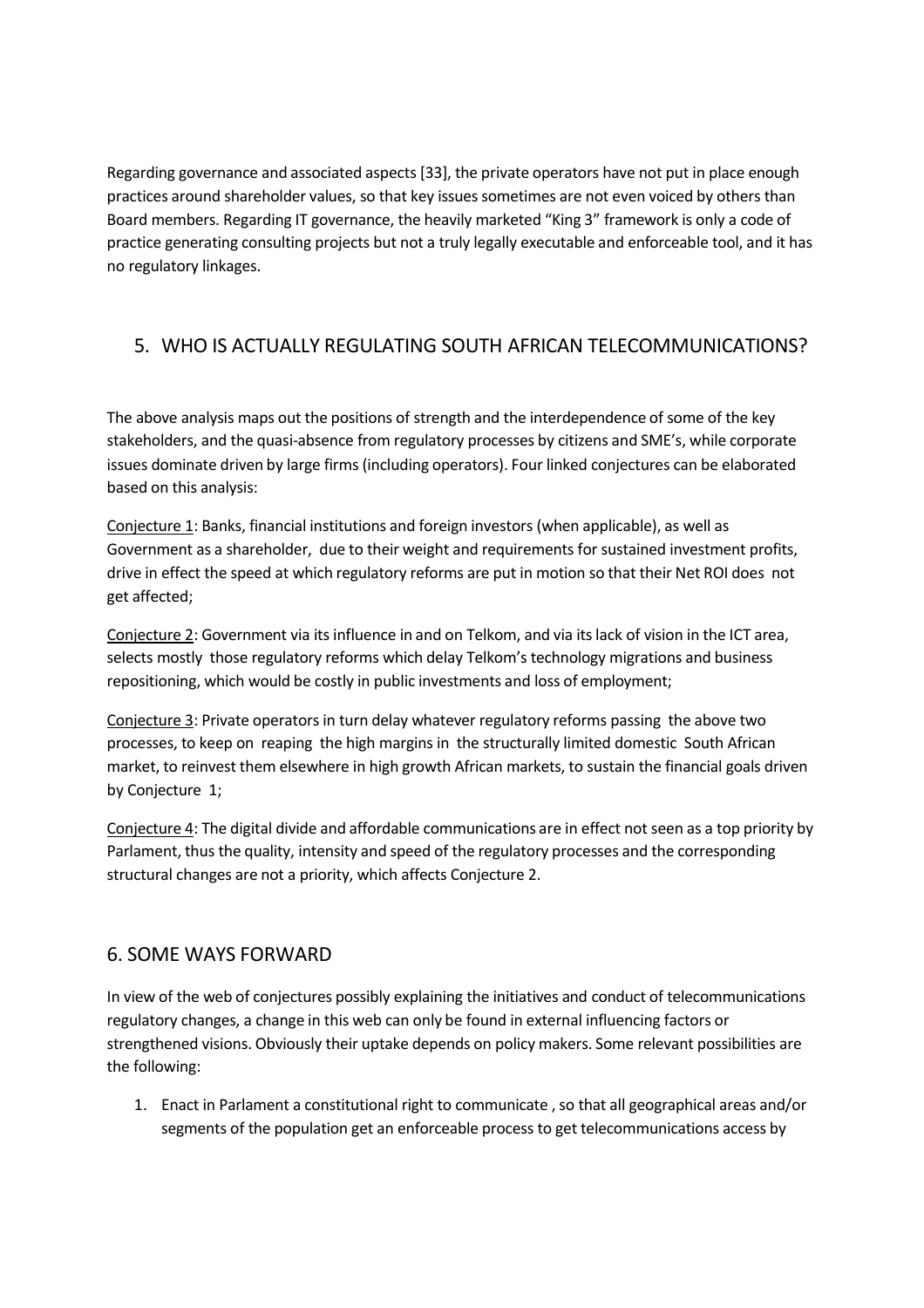whichever technology is the most appropriate in each specific case; this step would also put Parlament back into becoming a driver.

- 2. Privatize all of Telekom, in whole or in parts, while maintaining sovereign interests; this would bring capital for the technology and business evolutions of the group, higher public attention, and remove the "judge-and-party" effect of Conjecture 2; it would also allow to open up for local loop unbundling and competition; high employee counts (see Table 1) may be a social problem.
- 3. Encourage, and reinvest spectrum auction revenues, in the creation of local upstarts or product developments serving better coverage at low cost (community picocells, advanced DSLAM's, Internet access via TV, specific applications , local content, etc.) ; help develop role models in young enterprises having already by themselves an international footprint (e.g.: Call fraud fighting, traffic monitoring, by-pass control company Global Voice Group SA <www.globalvoicegroup.com> ; Dimension Data, IT service provider acquired by NTT of Japan ; US listed but South Africa owned S1 Corp with its Postillon card-payment engine; and others).
- 4. Re-allocate the universal service revenues towards "mobile social tariffs" for the needy for their inclusion in the workforce and society; this would cost operators nothing extra, and generate new eGovernement applications (esp. job center applications) to support these populations.
- 5. Initiate and contribute via ICASA to a Southern and Eastern Africa regulatory body with executive powers in cross-borders issues (international interconnects, spectrum harmonization, etc..) , in order to support wider regional economic exchanges and raise the regulator's role beyond purely South African issues; this would also allow to catch up with strong role models like Kenya (Communications Commission of Kenya CCK) , Uganda etc. where ISP's are freed from incumbents, mobile users are sitting pretty with their better customer service, easy number portability, 50 % cut in interconnection rates, and a local applications industry (Kenya ranked 5 th worldwide by BuzzCity Mobile in mobile advertising; Ushahidi safety risk mapping) [34]
- 6. Enhance the pool of local ICT specialists, not by relying on slow-to-change universities and business schools, or foreign consultants, but by more aggressive measures; an idea to follow is the one by the ONG African leadership program, which sends candidates abroad, provided they commit to return to South Africa, alike Singapore's "bonding" scheme for promising civil servants.
- 7. Address Conjecture 1 by encouraging banks and operators to upgrade significantly mobile banking uptake amongst the less favored citizens; operators should get a limited banking license, and banks a limited communications license (hot spots around ATM's) to change the business model around bank branches; in Kenya mobile banking is ahead of branch based banking: an M-Pesa mobile money account is what keeps customers with Safaricom and Equity Bank, or M-Kesho keeps other customers with Orange and with Equity Bank (again).
- 8. Lay out a plan whereby private operators can support and enhance the economic expansion of South African enterprises abroad , by relying on the enhanced capabilities they should be able to offer vs. local and other operators [35-38]

Other sectors may benefit as well from these changes and their own. As the electrical grid and renewable energy production improves, should be strengthened the use the sea-cables for data center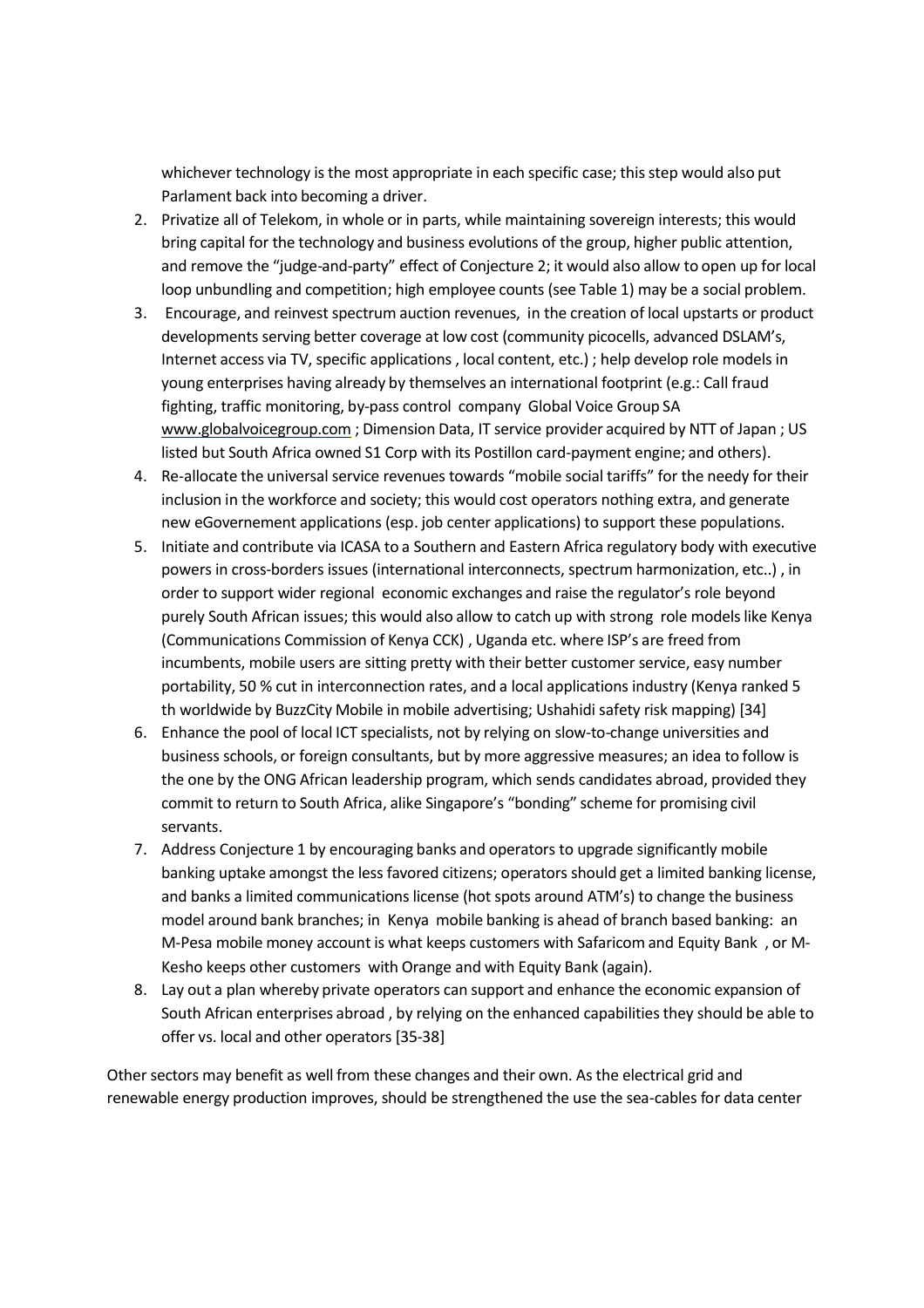operations and outsourced support center operations (currently 15 data centers in South Africa), targeting the low end of that market (e.g. Teraco in Cape Town and Durban) [39]

Such measures would help evolve a new ecosystem at operators', regulator and in the economy, while operationalizing digital divide and unemployment issues which are bound to last.



Figure 1: Telkom present and future sea cable network; Source: Telkom Annual report

#### **REFERENCES**

[1] Top 500 African companies, Africa Report, no 27, Feb. 2011, p. 64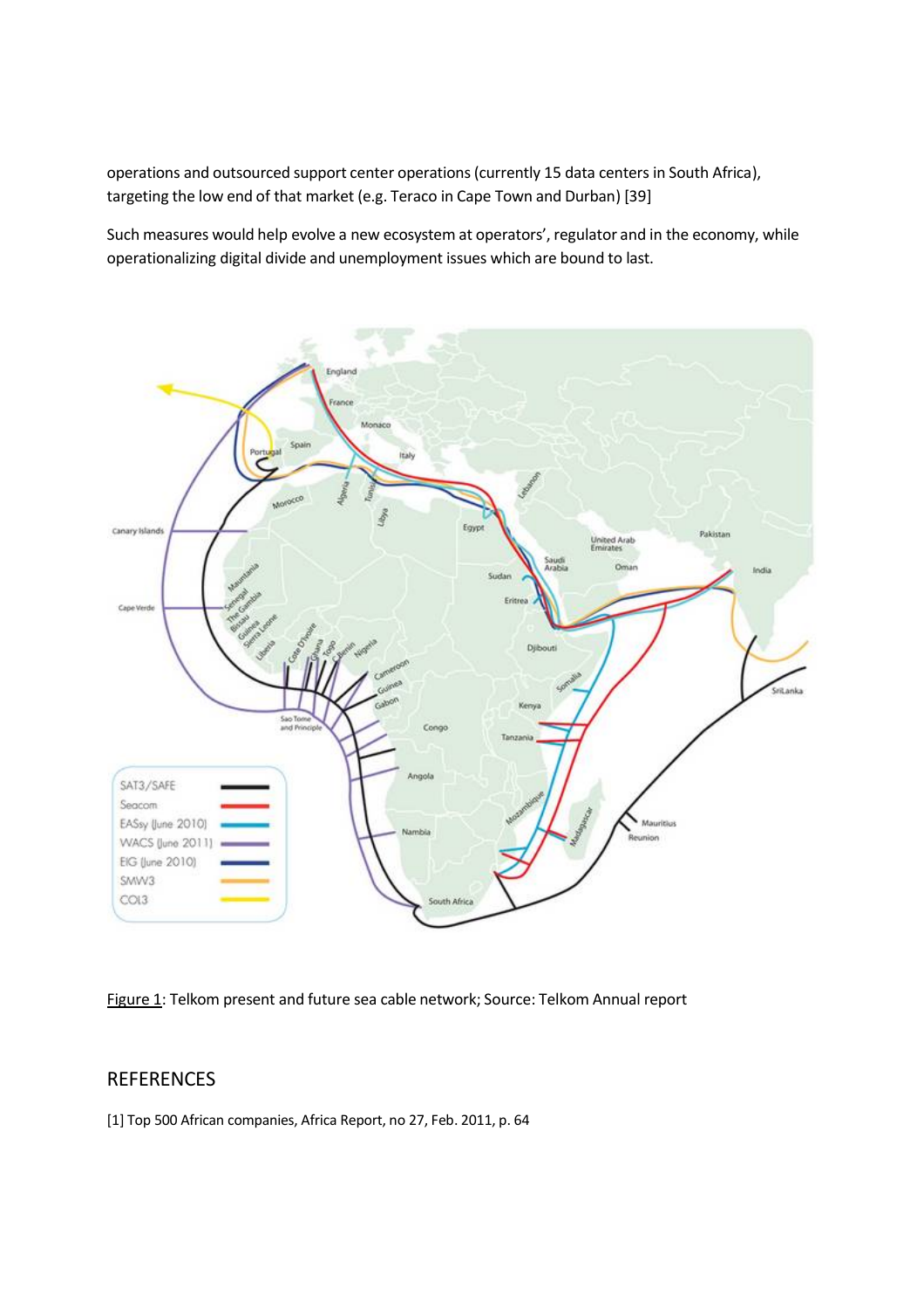[2] E.M. Noam, Telecommunications in Africa, Oxford University Press, Oxford, 1999

[3] G. Makhaya, Telecommunications in developing countries: reflections from the South African experience, Telecommunications Policy, Vol. 27, no. 1-2, p. 41-59, 2003

[4] R.W.E. van der Wal, A. Pampallis, C. Bond, Service in a cellular telecommunications company: a South African experience, Managing Service Quality, Vol 12, no 5, p. 323-335, 2002

[5] R. B. Horwitz, Communication and democratic reform in South Africa, Cambridge University Press, 2001

[6] J. Hodge, Tariff structure and access substitution of mobile cellular for fixed line in South Africa, Telecommunications Policy, Vol 29, no 7, p. 493-505, 2005

[7] A. Barendse, Innovative regulatory and policy initiatives at increasing ICT connectivity in South Africa, Telematics and informatics, Vol 21, no 1, p. 49-66, 2004

[8] W. H. Melody, Assessing Telkom's 2003 price increase proposal: price cap regulation as a test of progress in South African telecom reform, and e-economy development, University of Witwatersrand, Link Centre policy research paper no 2, 2002

[9] T. Cohen, Rethinking (reluctant) capture: the development of South African telecommunications 1992-2002 and the impact of regulation, J. of African law, 2003 <http://intel.si.umich.edu/tprc/papers/2002/115/DevSAfTelecom.pdf>

[10] T.J. Afullo, Global information and Africa: the telecommunications infrastructure for cyberspace, Library Management, Vol 21, no 4, p. 205-214, 2000

[11] P.A. Black, P.O. Baird, A. Heese, Ownership and competition in South African telecommunications, South African Journal of economics , Vol 65, no 2, p. 104-111, 1997

[12] M. Ayogu, J. Hodge, Understanding the nature of reforms in the telecom sector in South Africa: a political economy perspective, Journal of contemporary African studies, 2001 [http://www.commerce.uct.ac.za/Economics/Programmes/postgraduate\\_programmes/masters/Specialisations/TRP](http://www.commerce.uct.ac.za/Economics/Programmes/postgraduate_programmes/masters/Specialisations/TRP) /Research/telcomjc.pdf

[13] P. K. J. Tobin, M. Bidoli, Factors affecting the adoption of Voice over Internet Protocol (VoIP) and other converged IP services in South Africa, South African Journal of Business Management, Vol. 37, no. 1, p. 31-40, 2006

[14] K. Thlabela, J. Roodt, A. Paterson, G. Weir-Smith, Mapping ICT access in South Africa, HSRC Press, 2006

[15] A. Gillwald, Good intentions, poor outcomes: telecommunications reform in South Africa, Telecommunications Policy, Vol 29, no 7, p. 469-491, 2005

[16] S. Esselaar, A. Gilwald, C. Stark, South African Telecommunications sector performance review 2006, University of Witwatersrand, LINK Centre policy research paper no 8 , 2006 <http://www.share4dev.info/telecentreskb/documents/4663.pdf>

[17] R.B. Horwitz, W. Currie, Another instance where privatization trumped liberalization: the politics of telecommunications reform in South Africa: a ten year retrospective, Telecommunications Policy, Vol 31, no 8-9, p. 445-462, 2007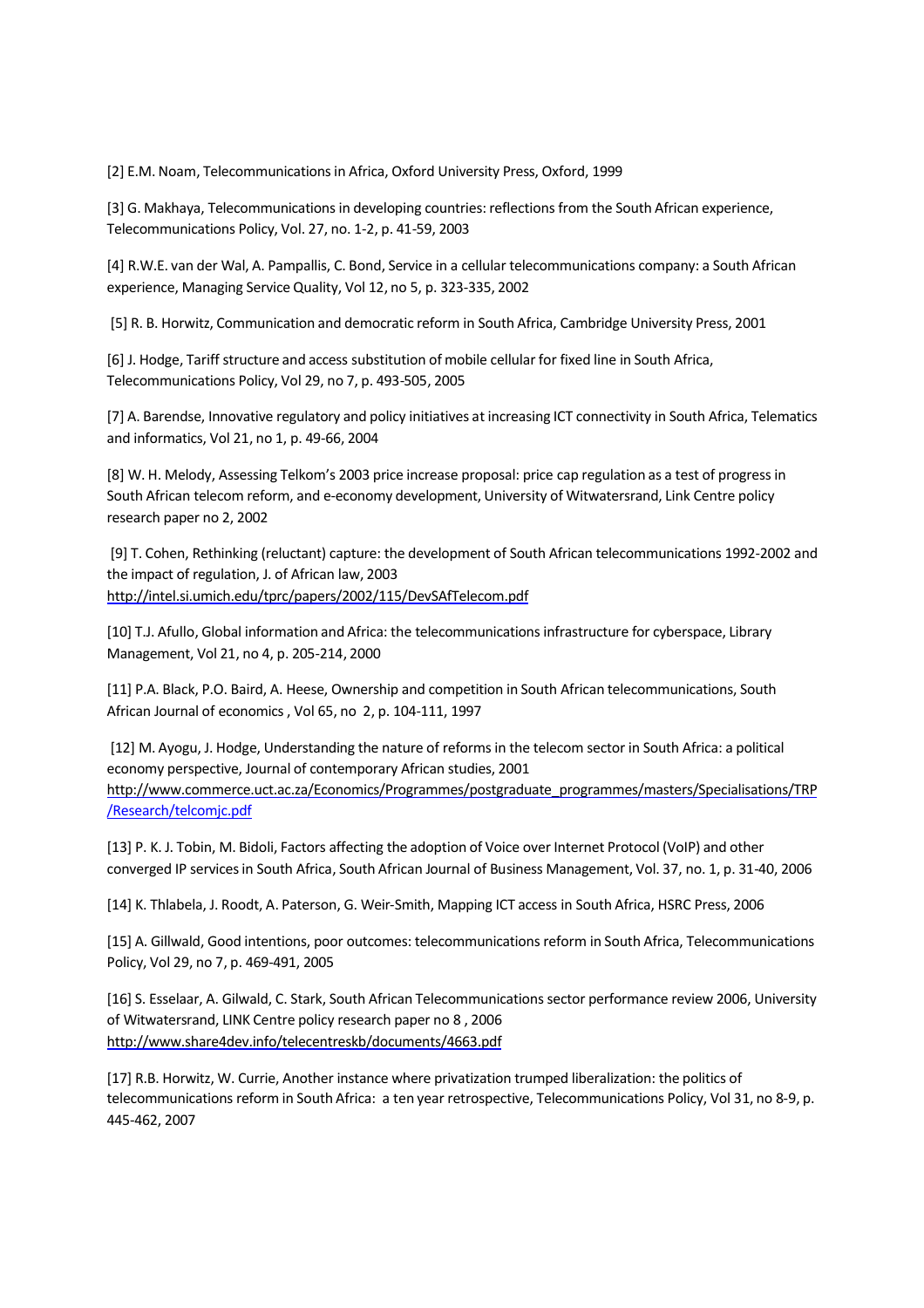[18] IT Web, 27/7/2010

[19] IT Week, 26/7/2010

[20] IT Week, 06/08/2010

[21] L-F Pau, J. Motiwalla, India: a case of fragile wireless service and technology adoption?, in: N. Archer, K. Hassanein, Y. Yuan (Eds), Proc. 6 th Intl. Conference on the management of Mobile business, 8-11 July 2007, IEEE Computer society Press, ISBN 0-7695-2803-1; and : Int. J. Mobile Communications, Vol. 6, no. 3, p. 376-389, 2008

[22] Better late than never, Finnweek, 20 May 2010, p. 55-56

[23] Ever closer, Finnweek, 24/2/2011, p. 48-54

[24] Web Africa ISP report, Dec. 2010

[25] A law too far?, Finnweek, 20 May 2010, p. 29

[26] The measurement of poverty in South Africa project: key issues, Studies in poverty and inequality Institute, Johannesburg, 2007 [http://www.treasury.gov.za/publications/other/](http://www.treasury.gov.za/publications/othe)povertyline/SPII%20document.pdf

[27] P. Armstrong, B. Lekezwa, K. Siebrits, Poverty in South Africa: a profile based on recent household surveys, Stellenbosch Economic Working papers 04/08, 2008; [http://www.ekon.sun.ac.za/wpapers/2008/wp042008/wp-](http://www.ekon.sun.ac.za/wpapers/2008/wp042008/wp)04-2008.pdf

[28] C. Fuchs, E. Horak, Africa and the digital divide, Telematics and informatics, Vol 25, no.2, p. 99-116, 2008

[29] Task force of the policy board for financial services and regulation, SME's accessto finance in South Africa, National Treasury,

[http://www.treasury.gov.za/publicati](http://www.treasury.gov.za/publica)ons/other/Access%20to%20Finance%20in%20South%20Africa%20- %20A%20Supply-Side%20Regulatory%20Review.pdf

[30] Counting on jobs, The Africa report, no 28, March 2011, p. 48-52 www.the africareport.com

[31] L. Edwards, Globalization and the skills bias of occupational employment in South Africa, South African Journal of economics, Vol 69, no 1, p. 40-71, 2001

[32] M. Kirlidog, M. Zeeman, Equity in South African higher education after apartheid, IEEE Technology and society magazine, Vol. 30, no 1, p. 47-55, March 2011

[33] 2011 Investment climate Statement: South Africa, US Dept. of State, <http://www.state.gov/e/eeb/rls/othr/ics/2011/157358.htm>

[34] Race at the top and the bottom, Africa Report, no 27, Feb. 2011, p. 44-46

[35] J. Daniel, V. Naidoo, State of the Nation: South Africa 2003-2004: The South Africans have arrived: postapartheid corporate expansion into Africa, Human sciences research council, HSRC Press, 2003

[36] D. Aykut, A. Goldstein, Developing country multinationals: South-South comes of age, in: Industrial development for the 21st century United Nations, Dept. of economic and social affairs, UN Publications, 2007